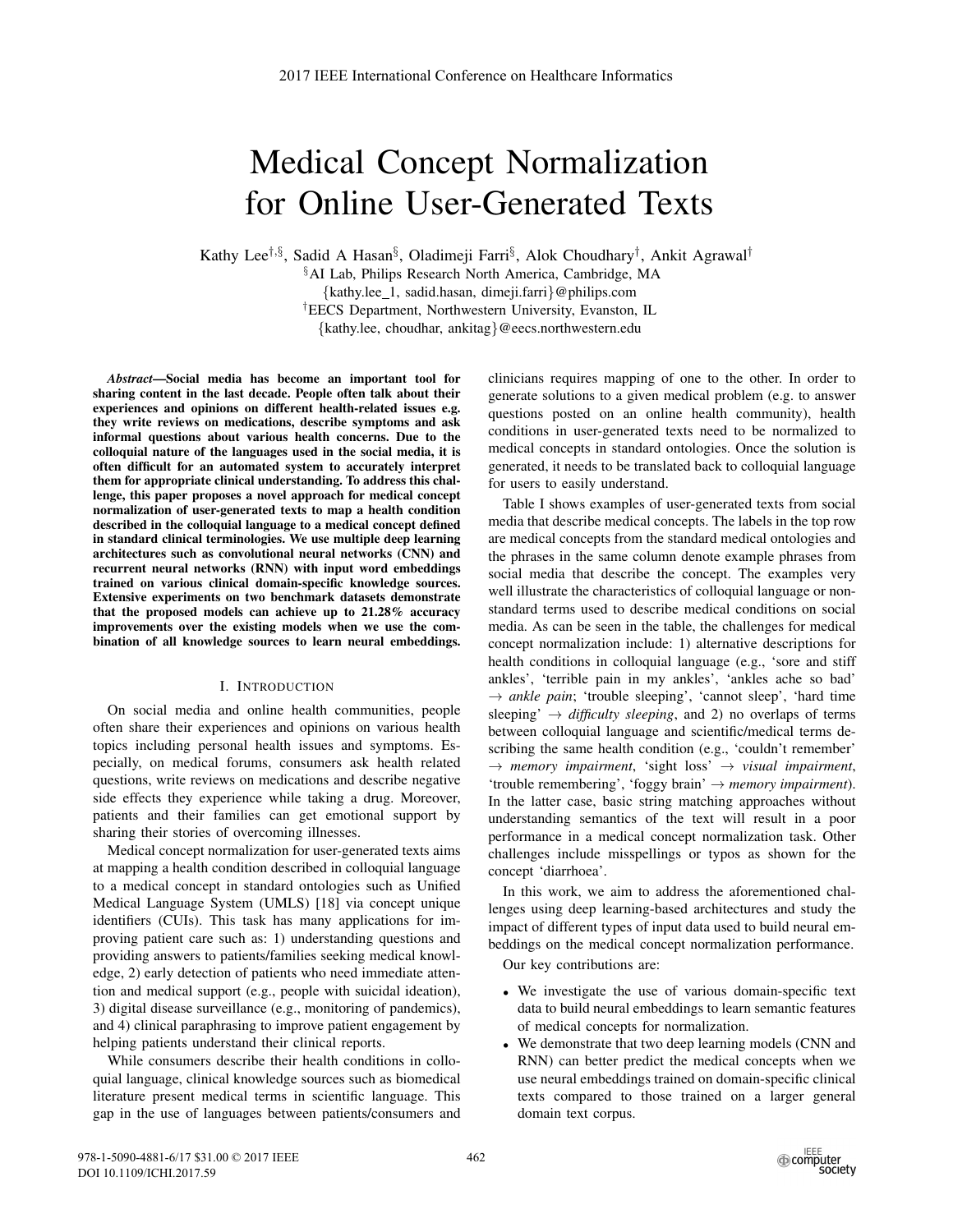TABLE I MEDICAL CONCEPTS AND EXAMPLE SOCIAL MEDIA PHRASES

| loss of hair                 | memory impairment   | ankle pain                 | diarrhoea              | difficulty sleeping     |
|------------------------------|---------------------|----------------------------|------------------------|-------------------------|
| hair falling out             | memory problem      | ankle hurt                 | direar                 | can not sleep           |
| hair loss                    | memory failure      | ankles started aching      | diaharrea              | difficult to sleep      |
| hair losss                   | memory deficits     | pain in ankles             | diahhrea               | hard time sleeping      |
| losing my hair               | poor memory         | sore and stiff ankles      | diahrea                | inability to sleep well |
| thinning hair                | trouble remembering | ankles seized up           | diarrehea              | lousy sleeping at night |
| hair has started falling out | memory weakened     | sore ankles                | dioreah                | poor sleep              |
| hair is getting very thin    | couldn't remember   | terrible pain in my ankles | dioreaha               | problems sleeping       |
| hair was falling out         | foggy brain         | ankles ache so bad         | bathroom with the runs | trouble sleeping        |

• Our best results present the new state-of-the-art for two benchmark datasets, outperforming the accuracy of a strong normalization model by up to +21.17% on the Twitter data set and up to +21.28% on the AskAPatient data set.

This paper is organized as follows. In section II, we present related work on deep neural network models, social media for healthcare, and medical concept normalization. In section III, we describe CNN and RNN models we use for concept normalization. In section IV, we describe how we re-created the social media datasets and present details of text data from various clinical knowledge sources used to build neural embeddings. In section V, we present our experimental results, followed by conclusion in section VI.

## II. RELATED WORK

## *A. Social Media for Healthcare*

Social media has been widely used as a new medium for real-time information transmission in various domains including health to track volume of mentions of disease, drugs, and symptoms [14], [15], predict influenza activities, and detect adverse drug events (ADE) earlier than the traditional influenza or ADE surveillance systems that have significant time delays in data processing [6], [16]. For automatic extraction of medical concepts from social media, researchers have used machine learning approaches such as CRF (Conditional Random Fields) and HMM (Hidden Markov Model) to extract phrases that describe medical concepts (e.g., disease, drugs, symptoms) [22], [26], identify relationships between two medical concepts (e.g., duration, frequency, dosage, route for a drug, indication, side effects, etc.), and to classify texts into different categories (e.g., health vs. non-health, ADE vs. non-ADE) [29], [27], [16].

#### *B. Deep Neural Network Models*

Recurrent neural network (RNN) models have shown to be very effective in many natural language processing (NLP) tasks. Unlike traditional neural network models, RNNs use sequential information. Hence they are well-suited for tasks such as machine translation, speech recognition, language modeling and image caption generation. Traditionally, convolutional neural network (CNN) models have been widely used in image processing tasks (e.g., automatic recognition of handwritten numbers, object detection) because of their ability to learn task-relevant features. However, with the recently

proposed word embedding models (word2vec) by Mikolov et al. [20], [21], deep neural network models for NLP tasks have gained popularity. Kim [11] showed that a simple one layer CNN model trained on top of pre-trained word vectors outperform several state-of-the-art models for text classification such as sentiment analysis and question classification. Lee et al. [16] explored semi-supervised CNN models to detect adverse drug events in tweets and demonstrated that neural word embeddings trained on a smaller domain-specific dataset helps more than the one trained on a larger random dataset for ADE classification. Deep learning models have also shown to be highly effective in other healthcare tasks such as clinical diagnostic inferencing [24] and clinical neural phraphrase generation [9], [23].

## *C. Concept Normalization*

Traditional approaches used for medical concept normalization include lexicon-based string matching, heuristic string matching, and rule-based text mapping to a set of pre-defined variants of terms [25], [1], [19]. DNorm [13] is a state-of-theart concept (disease name) normalization system that is based on pairwise learning to rank that learns similarities between mentions and concept names. Limsopatham et al. used a machine translation approach in which a social media phrase is translated into a formal medical concept. More recently, Limsopatham et al. [17] showed that simple deep learning models, convolutional neural network (CNN) and recurrent neural network (RNN), with pre-trained word embeddings induced from a large collection of Google News (GNews) and BioMed Central (BMC) articles improved the performance over previous state-of-the-art concept normalization models and reported that GNews was more effective than BMC for both CNN and RNN across all datasets.

Our work significantly improves on the results from Limsopatham et al. [17] by refining their original datasets and leveraging neural embeddings of various health-related text to better learn the semantic characteristics of medical concepts and provide a new state-of-the-art accuracy for medical concept normalization.

## III. MODEL DESCRIPTION

In this section, we describe two deep learning models, convolutional neural network (CNN) and recurrent neural network (RNN), we use for medical concept normalization.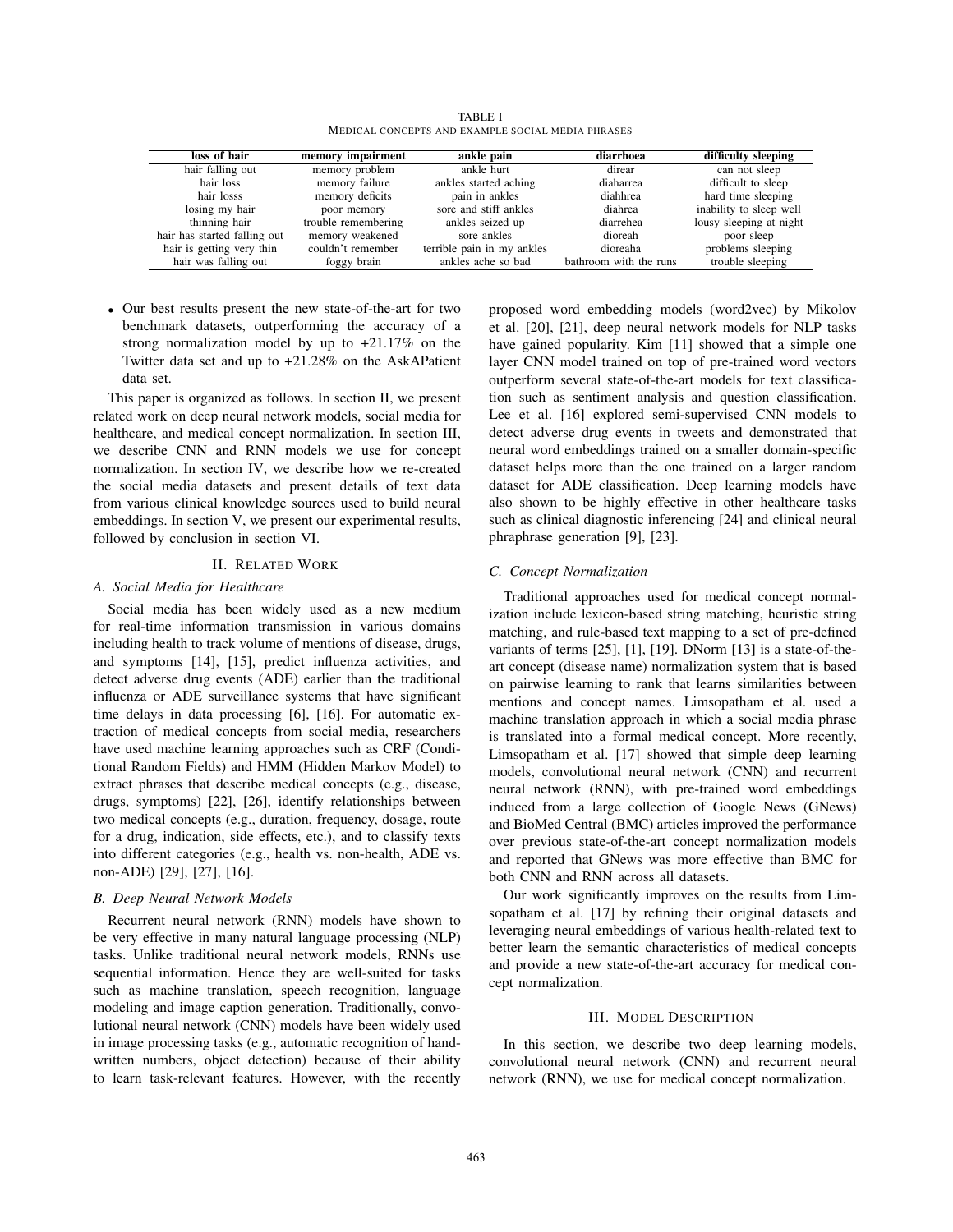

Fig. 1. Generic convolutional neural network architecture.

#### *A. Convolutional Neural Network (CNN)*

CNN is a feed-forward neural network model that learns task-relevant semantic features for text classification. Figure 1 depicts a simple CNN with an input layer, followed by a convolutional layer with multiple filters, a pooling layer, and a final softmax classifier. The input layer of CNN are phrases or sentences represented as a matrix. Each row of the matrix is a low-dimensional vector (word embeddings) representing a token or a word. Formally, given an input phrase  $x$  of length j, where  $x = x_i, x_{i+1}, \ldots, x_{i+j}$  denotes a sequence of words, and  $x_i$  denotes a k-dimensional word vector, a filter  $w \in R^{hk}$ is applied to a window of  $h$  words to produce a new feature in a convolution layer. For example, a feature  $c_i$  is generated as follows:

$$
c_i = f(w \cdot x_{i:i+h-1} + b) \tag{1}
$$

from a window of words  $x_{i:i+h-1}$  where b is a bias and f is a nonlinear activation function. Each feature is applied to the input matrix to produce a feature map. Then the features are passed to a fully connected softmax layer to output the most probable label [11]. For example, for the eight word phrase 'my feet feel like I have stone bruises' using 300 dimensional embedding, the input to the CNN would be a 8 x 300 matrix and the output would be a CUI representing the medical concept 'foot pain'.



Fig. 2. Generic recurrent neural network architecture.

## *B. Recurrent Neural Network (RNN)*

RNN is similar to the standard feedforward neural network, but the hidden unit activation at time  $t$  is dependent on that of time  $t - 1$ , which allows the model to deal with variable-length input and output [28] and make it suitable for modeling sequences. Figure 2 shows an unrolled RNN architecture, where  $x_t$ ,  $y_t$ ,  $h_t$  are the input, output, and hidden state at time step  $t$ , and  $W$ ,  $U$ ,  $V$  are the parameters of the model corresponding to *input*, *hidden*, and *output* layer weights (shared across all time steps). The hidden state  $h_t$ can be formulated as follows:

$$
h_t = f(Wx_t + Uh_{t-1}),\tag{2}
$$

where the  $h_{t-1}$  is previous hidden state,  $x_t$  is the the current input, and  $f$  is an element-wise nonlinear activation function.

Although RNN is a powerful model to encode sequences, it suffers from the vanishing gradient problem while it tries to efficiently learn long-range dependencies [2]. We use gated recurrent unit (GRU) [7], which is known to be a successful remedy to the vanishing gradient problem.

The hidden state of GRU  $h_t$  can be formulated as follows:

$$
z_t = \sigma(W^z x_t + U^z h_{t-1})
$$
  
\n
$$
r_t = \sigma(W^r x_t + U^r h_{t-1})
$$
  
\n
$$
k_t = \tanh(W^k x_t + U^k (r_t \odot h_{t-1}))
$$
  
\n
$$
h_t = (1 - z_t) \odot k_t + z_t \odot h_{t-1},
$$
\n(3)

where  $z_t$ ,  $r_t$  are the update gate and the reset gate, and  $k_t$  is the candidate hidden state.  $z_t$ ,  $r_t$  are computed using different weight parameters where  $z_t$  determines how much of the old memory to keep while  $r_t$  denotes how much new information is needed to be combined with the old memory. Finally,  $k_t$ is computed by exploiting  $r_t$ , and  $h_t$  is calculated to denote the amount of information needed to be transmitted to the following layers.

#### IV. EXPERIMENTAL SETUP

## *A. Data*

We use two data sets, TwADR-L (from Twitter) and AskA-Patient, used by Limsopatham et al. [17] for medical concept normalization<sup>1</sup>. TwADR-L was created by the authors, and AskAPatient dataset was created by Karimi et al. [10] for ADR (adverse drug reaction), from which the authors extracted the gold-standard mappings of phrases to medical concepts.

In the original dataset, the TwADR-L had 48,057 training, 1,256 validation and 1,427 test examples. The test set (all test samples from 10 folds combined) consists of 765 unique phrases and 273 unique classes (medical concepts). The AskA-Patient dataset contained 156,652 training, 7,926 validation, and 8,662 test examples. The entire test set (all test samples from 10 folds combined) consists of 3,749 unique phrases and 1,035 unique classes (medical concepts). The authors randomly split each dataset into ten equal folds, ran 10-fold

<sup>1</sup>Available at https://zenodo.org/record/55013#.WKXwdxIrLde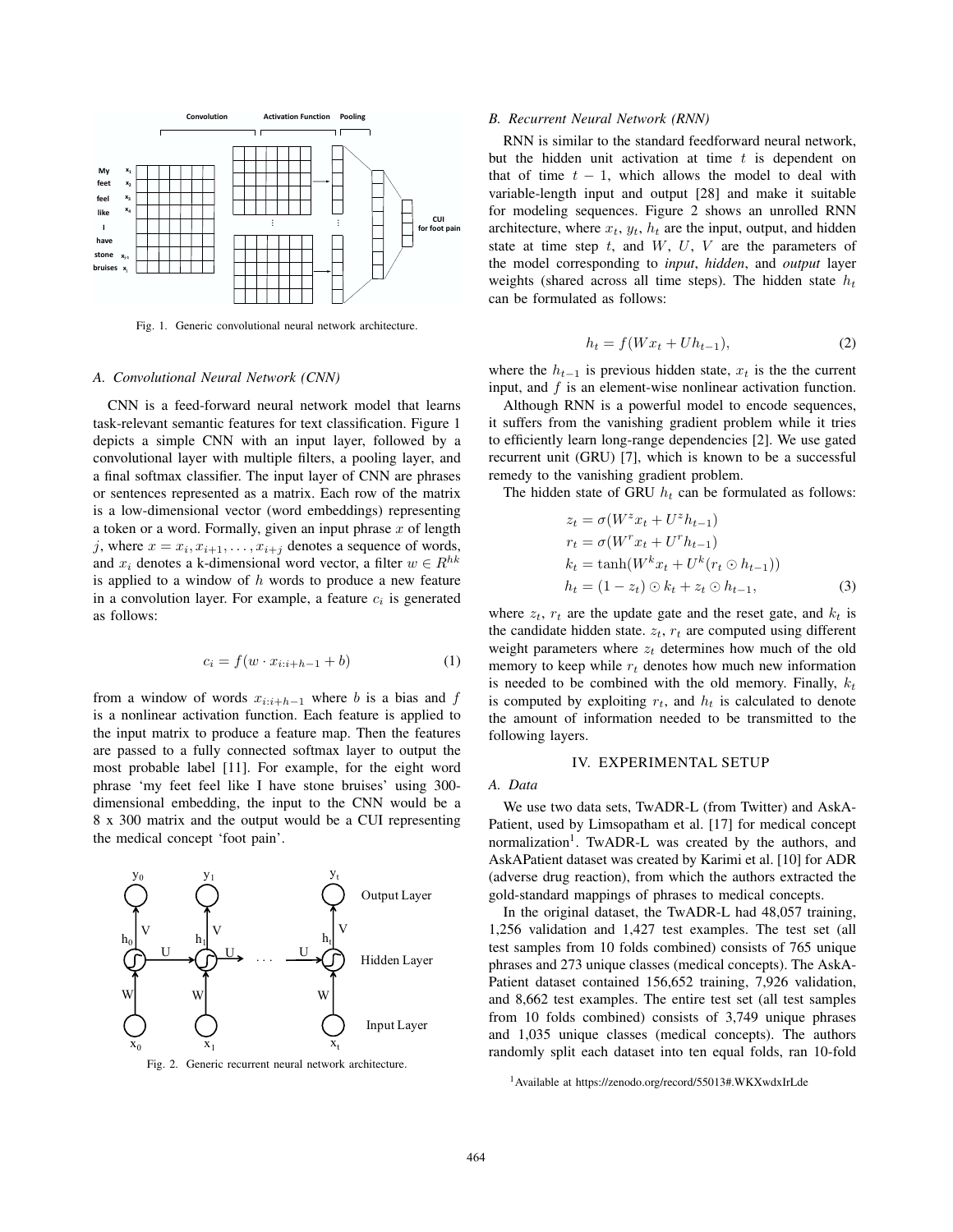TABLE II DATA STATISTICS AFTER REMOVING DUPLICATES FROM COMBINED TRAINING, VALIDATION, AND TEST DATA

|                                | TwADR-L | AskAPatient |
|--------------------------------|---------|-------------|
| # unique phrases               | 2.944   | 4.469       |
| # unique labels                | 2.220   | 1,036       |
| # unique phrase-label pairs    | 3,157   | 4,496       |
| # phrases with multiple labels | 173     | 26          |
| Min # examples per label       |         |             |
| Max # examples per label       | 36      | 141         |
| Avg # examples per label       | 142     | 435         |

TABLE III EXAMPLES OF PHRASES WITH MULTIPLE LABELS

| <b>Social Media Phrase</b> | <b>Multi-Labels (Medical Concepts)</b>                                           |
|----------------------------|----------------------------------------------------------------------------------|
| shaking                    | shivering, trembling, tremor                                                     |
| mad                        | anger, rage                                                                      |
| have no emotion            | emotional disorder, indifferent mood                                             |
| mood swings                | bipolar disorder, disturbance in mood                                            |
| sore                       | pain, myalgia                                                                    |
| high blood pressure        | increased venous pressure, hypertension,<br>findings of increased blood pressure |

cross validation and reported the accuracy averaged across the ten folds.

We found that, in the original data set, many phrase-label pairs appeared multiple times within the same training data file and also across the training and test data sets in the same fold. In the AskAPatient data set, on average 35.82% of the test data overlapped with training data in the same fold. In the Twitter (TwADR-L) dataset, on average 8.62% of the test set had an overlap with the training data in the same fold. Having a large overlap between the training and the test data can potentially introduce bias in the model and contribute to high accuracy. It is not unlikely that the high model performance reported in the original paper may be triggered by the the large overlap between the training and test sets.

Therefore to remove the bias, we further cleaned and recreated the training, validation, and test sets such that each phrase-label pair appears only once in the entire dataset (either in training, validation or test set).

First, we combined all examples in training, validation and test data from the original data set and then removed all duplicate phrase-label pairs (examples that have the same phrase and label pair and appear more than once in training/validation/test datasets). Table II shows the statistics of the new dataset (after removing duplicates). The Twitter data set had 3,157 unique phrase-label pairs and 2,220 unique labels (medical concepts) while 173 phrases had multiple labels (i.e., they were assigned to more than one label). Many concepts had only one example, and the concept that had the most number of examples had 36 phrases. On average, each concept had 1.42 examples. The AskAPatient data set had 4,496 unique phrase-label pairs, 1,036 unique labels while 26 phrases had multiple labels. Table III shows examples of phrases that had multiple labels. For example, 'mad' can be mapped to 'anger' or 'rage' and 'sore' can be mapped to 'pain' or 'myalgia'.

Second, we remove all concepts that had less than five

TABLE IV DATA STATISTICS AFTER REMOVING CONCEPTS THAT HAVE LESS THAN FIVE EXAMPLES

|                                | TwADR-L | AskAPatient |
|--------------------------------|---------|-------------|
| # unique phrases               | 543     | 2,494       |
| # unique labels                | 65      | 228         |
| # unique phrase-label pairs    | 617     | 1,427       |
| # phrases with multiple labels | 173     | 26          |
| Min # examples per label       |         | 5           |
| Max # examples per label       | 36      | 78          |
| Avg # examples per label       | 9.5     |             |
|                                |         |             |

examples. The statistics of the final data are shown in Table IV.

Third, we divide all examples without multiple labels into random 10 folds such that each unique phrase-label pair appears once in one of the 10 test sets. We add the pairs with multiple labels into the training data. This final 10-folds dataset is used in all our experiments.

#### *B. Data Sources for Word Embedding*

In this section, we describe different types of unlabeled text data we use for building neural embeddings.

#### Synonyms and Antonyms of sore



Fig. 3. Definition, example sentence, synonyms, related words, near antonyms and antonyms for the word 'sore' obtained from Merriam-Webster Thesaurus.

*1) Thesaurus (TH):* For each word in TwADR-L and AskAPatient dataset (both phrases and labels), we obtained the following six types of information from the Merriam-Webster thesaurus<sup>2</sup>: definition, example sentence, synonyms, related words, near antonyms, and antonyms. Figure 3 illustrates the information that was obtained for the word 'sore', the last example shown in Table III. The definition of 'sore' include the label 'pain' and also the list of synonyms include 'painful' (an adjective form of the label 'pain'). Therefore, the word embeddings built with the thesaurus will help the model learn the semantics and predict the label 'pain'.

#### Medical Definition of MYALGIA

: pain in one or more muscles

Fig. 4. Medical definition of the term 'myalgia' obtained from Merriam-Webster Medical Dictionary.

*2) Medical Dictionary (MD):* We collected definitions from the Merriam-Webster Medical Dictionary<sup>3</sup>, which contains 60,000 words and phrases used by healthcare professionals. It is also used in the National Library of Medicine's consumer

<sup>2</sup>https://www.merriam-webster.com/thesaurus

<sup>3</sup>https://www.merriam-webster.com/medical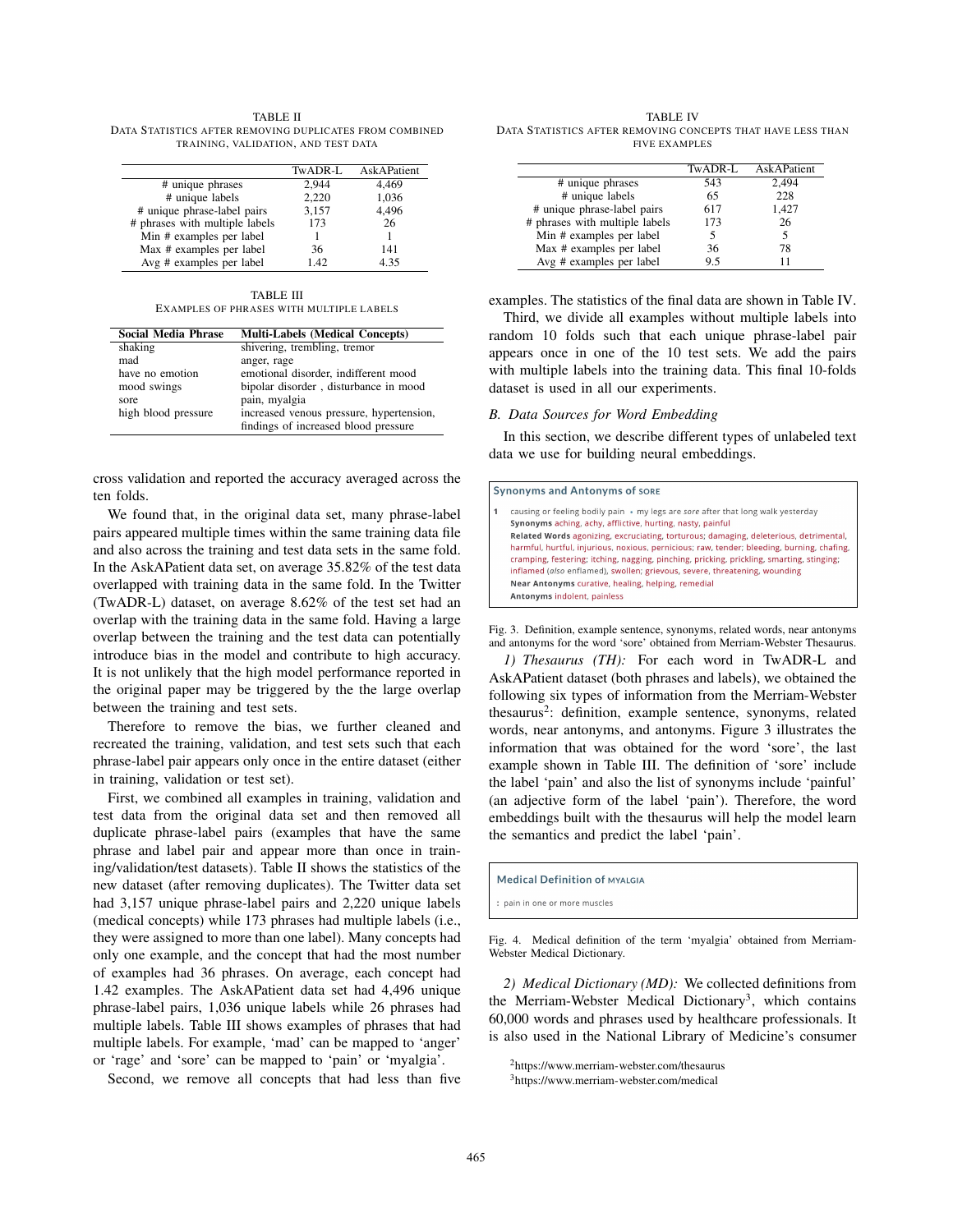TABLE V MEDICAL CONCEPTS AND SIMILAR WORDS BASED ON COSINE SIMILARITY OBTAINED FROM WORD EMBEDDINGS BUILT WITH DIFFERENT TEXT CORPORA.

| <b>Medical Concept</b> | <b>Clinical Text (CT)</b> | <b>Medical Dictionary (MD)</b> | Thesaurus (TH) | <b>Health-related Tweets (HT)</b> |
|------------------------|---------------------------|--------------------------------|----------------|-----------------------------------|
| depression             | dysthymia                 | arthritic                      | recession      | boredom                           |
|                        | anxiety                   | mood                           | disorder       | weightgain                        |
|                        | schizophrenia-like        | diminution                     | collapse       | obesityWHO                        |
|                        | benzodiazepine-induced    | exertion                       | lassitude      | irritability                      |
|                        | hopelessness              | fatigue                        | lethargy       | anxiety                           |
| insomnia               | apnea                     |                                | sleeplessness  | depressionchronic                 |
|                        | derealization             |                                | wakefulness    | migraines                         |
|                        | sleep                     |                                | restlessness   | weightgain                        |
|                        | dysthymic                 |                                |                | hyperexcitability                 |
|                        | awakening                 |                                |                | stressrelated                     |
| dizzy                  | lightheaded               | verge                          | <b>WOOZY</b>   | lightheaded                       |
|                        | faint                     | restless                       | fainting       | nauseous                          |
|                        | nauseated                 | light-headed                   | whirling       | headache                          |
|                        | swaying                   | lamely                         | faint          | lethargic                         |
|                        | shaky                     | paranoia                       | feeble         | sleepfeeling                      |
| myalgia                | backache                  |                                |                | arthralgia                        |
|                        | arthralgia                |                                |                | athralgia                         |
|                        | asthenia                  |                                |                | muscleampjoint                    |
|                        | aches                     |                                |                | odynophagia                       |
|                        | fatigability              |                                |                | bodymuscle                        |
| hypertension           | dyslipidemia              | arterial                       |                | diseaseheart                      |
|                        | renovascular              | hypotension                    |                | diabetes                          |
|                        | nephrosclerosis           | narrowing                      |                | dyslipidemia                      |
|                        | beta-antagonists          | weakness                       |                | pressurehigh                      |
|                        | Gestosis                  | diallation                     |                | arteriosclerosis                  |

health website to help consumers with spelling of medical words and understanding of medical notes written by physicians4. For each unique word in TwADR-L and AskAPatient dataset, we obtained a medical definition (if present) using the Merriam-Webster medical dictionary API5. The dictionary contains clinical terms that may not be found in the thesaurus. We found that while definitions for some terms are same in both the thesaurus and the medical dictionary, for other terms, either they use slightly different words/phrases, or one or both do(es) not have a definition at all. For example, the word 'myalgia' was in the medical dictionary, but not in the thesaurus. As shown in Figure 4, we were able to collect the definition for the word 'myalgia', a medical term that was not found in the thesaurus.

*3) Clinical Texts (CT):* is a collection of sentences from the following sources in the medical domain.

Adverse Drug Reaction Classification System  $(ADRecS)^6$ : is a comprehensive ADR ontology database that provides both standardization and hierarchical classification of ADR terms [5]. The database integrates ADR and drug information collected from various public medical repositories like DailyMed<sup>7</sup>, MedDRA [4], SIDER2 [12], DrugBank<sup>8</sup>, PubChem9, UMLS. It contains 6.7K unique ADR terms and 1,698 drug names, and 154K drug-ADR pairs. For each term in the ADReCS database, we collected its definition and

5https://www.dictionaryapi.com/products/api-medical-dictionary.htm

synonyms. For example, the definition of the word 'myalgia' is 'painful sensation in the muscles' and its synonyms are myalga, myaigia, soreness, muscle pain, muscle ache, etc.

Biomedical Literature: We collect 301,790 sentences from all wikipedia pages that are under the category of clinical medicine<sup>10</sup>. We also collect 4,271 sentences from PubMed articles from the adverse drug events benchmark corpus [8].

Medical Concept to Lay Term Dictionaries: We use two medical to lay terms dictionaries to create a collection of sentences $11,12$ . These dictionaries contain professional medical terms and their definitions described in lay language. For example, the medical term 'anesthesia' is defined in lay language as 'loss of sensation or feeling', the term 'cephalalgia' as 'headache', and the term 'dyspnea' as 'hard to breathe' or 'short of breath'. From these dictionaries, we generate sentences (e.g., 'Anesthesia refers to loss of sensation or feeling', 'cephalalgia means headache') by combining a term and its definition with a connecting phrase randomly chosen from a small preselected set (e.g., stands for, refers to, indicates, means, etc.). We create a total of 1,556 sentences from these sources.

UMLS Medical Concept Definitions: We extract a total of 167,550 sentences that define medical terms in the UMLS Metathesaurus [3], a large biomedical thesaurus consisting of millions of medical concepts and used by professionals for patient care and public health.

We combine all of the above mentioned sentences.

- <sup>10</sup>https://en.wikipedia.org/wiki/Category:Clinical\_medicine
- <sup>11</sup>http://gsr.lau.edu.lb/irb/forms/medical\_lay\_terms.pdf
- 12https://depts.washington.edu/respcare/public/info/Plain Language
- Thesaurus\_for\_Health\_Communications.pdf

<sup>4</sup>https://www.nlm.nih.gov/news/mplusdictionary03.html

<sup>6</sup>http://bioinf.xmu.edu.cn/ADReCS/ 7https://dailymed.nlm.nih.gov/dailymed/

<sup>8</sup>https://www.drugbank.ca/

<sup>9</sup>https://pubchem.ncbi.nlm.nih.gov/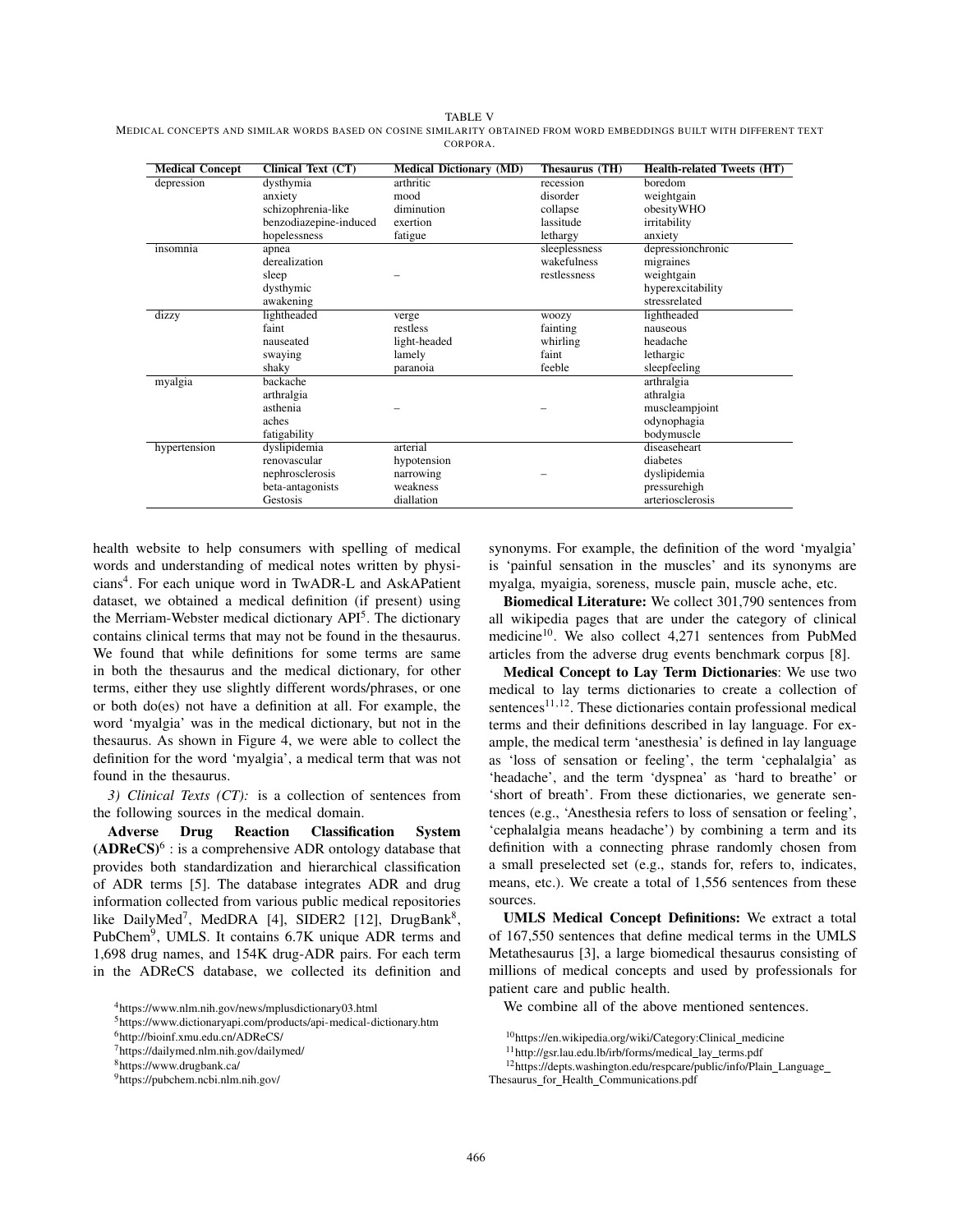TABLE VI

CLASSIFICATION ACCURACY (%) USING 10-FOLD CROSS VALIDATION (TH = THESAURUS, MD = MEDICAL DICTIONARY, CT = CLINICAL TEXTS, HT = HEALTH-RELATED TWEETS, BATCH SIZE = 50, NUMBER OF EPOCH = 100, VECTOR DIMENSION = 300)

| <b>Word Embeddings</b> | <b>TwADR-L</b><br><b>CNN</b> | TwADR-L<br><b>RNN</b> | <b>AskAPatient</b><br><b>CNN</b> | <b>AskAPatient</b><br><b>RNN</b> |
|------------------------|------------------------------|-----------------------|----------------------------------|----------------------------------|
| Rand                   | 16.06                        | 22.05                 | 40.95                            | 58.54                            |
| GNews                  | 15.57                        | 23.17                 | 45.73                            | 64.41                            |
| TH                     | 14.43                        | 20.43                 | 32.66                            | 57.17                            |
| <b>MD</b>              | 15.73                        | 19.62                 | 41.90                            | 58.26                            |
| <b>CT</b>              | 14.77                        | 22.21                 | 45.49                            | 61.81                            |
| HT                     | 16.69                        | 24.63                 | 45.46                            | 64.08                            |
| $TH + MD + CT + HT$    | 19.46                        | 25.30                 | 55.46                            | 65.04                            |

| <b>TABLE VII</b> |  |  |  |  |
|------------------|--|--|--|--|
|------------------|--|--|--|--|

ABLATION STUDY. COMPARISON OF MODELS' ACCURACY (%) WHEN A FEATURE IS REMOVED FROM ALL POSSIBLE FEATURE SETS (TH = THESAURUS, MD = MEDICAL DICTIONARY, CT = CLINICAL TEXTS, HT = HEALTH-RELATED TWEETS). THE NUMBERS IN PARENTHESIS INDICATE THE PERFORMANCE DROP WHEN THE FEATURE IS REMOVED.

| <b>Word Embeddings</b> | <b>TwADR-L</b><br><b>CNN</b> | <b>TwADR-L</b><br><b>RNN</b> | <b>AskAPatient</b><br><b>CNN</b> | <b>AskAPatient</b><br><b>RNN</b> |
|------------------------|------------------------------|------------------------------|----------------------------------|----------------------------------|
| $All - HT$             | $18.80(-0.66)$               | $22.54$ $(-2.76)$            | $46.37$ ( $-9.09$ )              | $62.97(-2.07)$                   |
| $All - TH$             | $16.38(-3.08)$               | $25.44 (+0.14)$              | $45.29$ $(-10.17)$               | $62.96(-2.08)$                   |
| $All - CT$             | $15.58$ $(-3.88)$            | 24.96 (-0.34)                | $45.61(-9.85)$                   | $64.09(-0.95)$                   |
| $All - MD$             | 17.69 (-1.77)                | $26.60 (+1.3)$               | 44.50 (-10.96)                   | $63.93(-1.11)$                   |
| A11                    | 19.46                        | 25.30                        | 55.46                            | 65.04                            |

*4) Health-related Tweets (HT):* We collected 100 million publicly available health-related tweets that mention 116 common diseases and symptoms (e.g., flu, depression, insomnia, diabetes, obesity, heart disease, anxiety disorder, etc.) using the Twitter streaming API<sup>13</sup>, which provides approximately 1% of all publicly available tweets. As preprocessing steps, we remove non-English tweets, tokenize the text, normalize to lowercase, and replace hyperlinks, numerics and Twitter screen names with special tokens: 'URL', 'NUMBER' and 'USER'.

Table V shows medical concepts and examples of top 20 similar words by cosine similarity based on the word embeddings built with individual data source.

#### V. RESULTS

Table VI shows the accuracy of classification models using 10-fold cross validation, averaged over ten folds. The first two rows are our baseline models<sup>14</sup> [17] where CNN and RNN models use a randomly generated embeddings (Rand) and a publicly available pre-trained word embeddings generated from 100 billion words from Google News (GNews) using word2vec [21] as inputs. The next four rows (rows 3-6) present the performance of the same CNN and RNN as the baseline models but using word embeddings we built on top of various clinical texts described in section IV-B. The last row presents the performance when the models use word embeddings built using combination of all four data sources as an input. All experiments including the baseline models are trained and evaluated on the cleaned and newly-created datasets (described in section IV-A).

Among the individual datasets (TH, MD, CT, HT), the health-related tweets (HT) had the most significant impact on the classification performance. Both the CNN and the RNN models performed comparable to (for AskAPatient dataset) or better (for TwADR-L dataset) than the best baseline models. When we combined all individual datasets, it largely improved the classification accuracy over all baseline models and all our models. Compared to the best baseline accuracy, the improvement was +21.17% on TwADR-L CNN, +9.19% on TwADR-L RNN, +21.28% on AskAPatient CNN, and +0.98% on AskAPatient RNN. The improvement was substantial for CNN. For all models, we used the following hyperparameters: batch size  $= 50$ , number of epochs  $= 100$ , vector dimension  $=$ 300, number of neurons in hidden layer  $= 100$ , dropout rate  $=$ 0.5, non-linear activation function = rectifier, and max-pooling for CNN.

#### *A. Ablation Study*

Next we conduct experiments to study the effects of removing a dataset from training. Table VII presents the performance loss when each dataset is removed from the set of all possible resources (TH +  $MD$  +  $CT$  + HT). Interestingly, each of the four data sources appeared to be the most important for different deep learning models and datasets. The performance dropped by  $3.88\%$  (from  $19.46\%$  to  $15.58\%$ ) when clinical texts (CT) was removed, indicating that CT is the most important feature for TwADR-L CNN among the four individual features. For TwADR-L RNN, helath-related tweets (HT) was the most helpful feature, indicated by the performance drop of 2.76% when removed.

While the definitions from the medical dictionary (MD) contributed the most for AskAPatient CNN model (with 10.96% performance drop when removed), the definitions, synonyms, and antonyms from the thesaurus (TH) was the

<sup>13</sup>https://dev.twitter.com/streaming/public

<sup>&</sup>lt;sup>14</sup>Code available at https://github.com/nutli/concept\_normalisation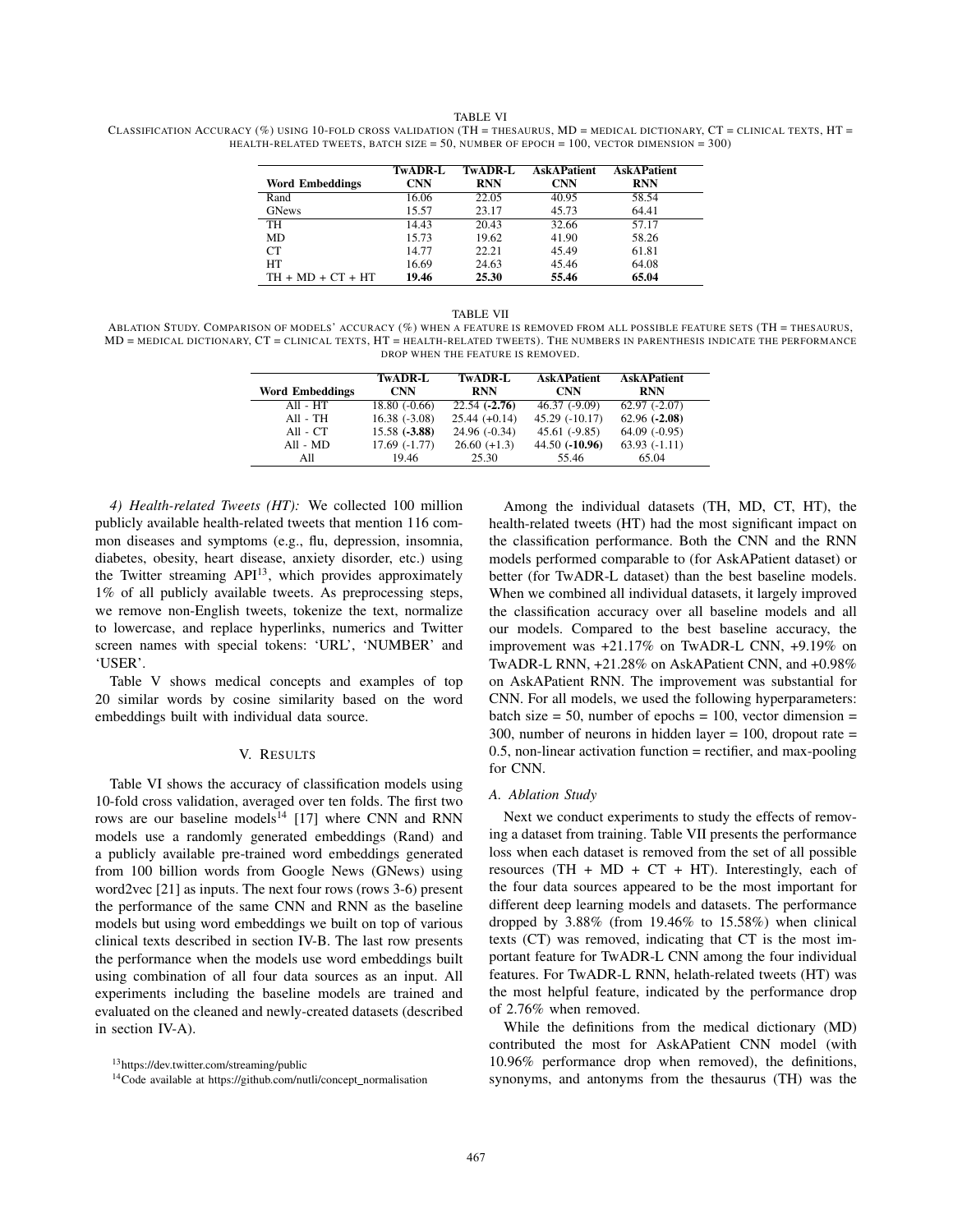TABLE VIII TWADR-L EXAMPLES THAT SHOULD HAVE MULTIPLE LABELS

| <b>Social Media Phrase</b>       | <b>CUI-Ground Truth</b> | Concept - Ground Truth | <b>CUI</b> - Predicted | <b>Concept - Predicted</b> |
|----------------------------------|-------------------------|------------------------|------------------------|----------------------------|
| feel like crap                   | C <sub>0011570</sub>    | mental depression      | C <sub>0</sub> 344315  | depressed mood             |
| not being able to eat            | C <sub>1971624</sub>    | loss of appetite       | C <sub>0232462</sub>   | decrease in appetite       |
| feeling weird                    | C <sub>1443</sub> 060   | feeling abnormal       | C0278061               | abnormal mental state      |
| depressive emotions and thoughts | C0011570                | mental depression      | C0086132               | depressive symptoms        |
| wide awake                       | C <sub>0455769</sub>    | energy increased       | C0043012               | wakefulness                |

most significant feature for the AskAPatient RNN model (with 2.08% performance drop when removed). These results indicate that each text data from different healthcare domain is very helpful for the deep learning models learn clinical semantics for normalization. Word embeddings built with the larger dataset that combines texts from multiple healthcare domains significantly contributed to improving models performance across both Twitter and AskAPatient datasets when compared to that built from a larger general domain corpus like google news.

## *B. Qualitative Analysis*

Table VIII shows examples that our best model incorrectly predicted. The first column shows example phrases of the social media posts that describe medical conditions, the second and the third columns show the annotated CUIs (unique concept identifier) and corresponding medical concept descriptions, and the fourth and fifth columns show the predicted CUIs and corresponding concept descriptions by our best model (TH +  $MD$  +  $CT$  +  $HT$ ). These examples are false positives based on the ground truth labels (i.e., the predicted CUIs do not match the labeled CUIs). However, we can easily observe that, although the CUIs are different, the social media phrases can actually be mapped to both predicted and labeled concepts. For example, the predicted concept 'decrease in appetite' and the label 'loss of appetite' have similar meanings, therefore predicting the phrase 'not being able to eat' to the concept 'decrease in appetite' should be considered correct. While some phrases in the dataset have multiple labels, there are still many more that should have multiple labels (such as those shown in Table VIII).

This suggests several future directions for designing a normalization system. First, it is necessary to have a list of CUIs that represent similar medical concepts so that, when a normalization system predicts a CUI, the mapping can automatically be associated with other CUIs in the same set. Second, the normalization task should be cast as a multi-class multi-label classification problem since each phrase can be mapped to multiple concepts (as shown in Tables III and VIII) and each concept can have many social media phrases (as shown in Table I).

## VI. CONCLUSION AND FUTURE WORK

In this work, we explored building neural word embeddings using unlabeled text data from various clinical knowledge sources for medical concept normalization from user-generated social media texts. We have shown that two deep learning

models (CNN and RNN) can better predict the medical concepts when we use various clinical domain-specific neural embeddings compared to embeddings trained on a larger general domain text corpus. Our experiments showed that the proposed models with neural embeddings trained on the combined clinical data sources can improve the accuracy up to +21.17% on the Twitter data set and up to +21.28% on the AskAPatient data set. In the future, we would like to explore multi-label normalization approach that integrates hierarchical structure of medical concepts from the standard ontology databases such that the normalization system can automatically associate multiple concepts with similar meanings.

## ACKNOWLEDGMENT

This work is supported in part by the following grants: NSF award CCF-1409601; DOE awards DE-SC0007456, DE-SC0014330, and Northwestern Data Science Initiative.

#### **REFERENCES**

- [1] A. R. Aronson. Effective mapping of biomedical text to the UMLS Metathesaurus: the MetaMap program. *Proceedings / AMIA ... Annual Symposium. AMIA Symposium*, pages 17–21, 2001.
- [2] Y. Bengio, P. Simard, and P. Frasconi. Learning Long-Term Dependencies with Gradient Descent is Difficult. *IEEE Transactions on Neural Networks*, 5(2):157–166, 1994.
- [3] O. Bodenreider. The unified medical language system (umls): integrating biomedical terminology. *Nucleic acids research*, 32:D267–D270, 2004.
- [4] E. G. Brown, L. Wood, and S. Wood. The medical dictionary for regulatory activities (meddra). *Drug Safety*, 20(2):109–117, 2012.
- [5] M. Cai, Q. Xu, Y. Pan, W. Pan, N. Ji, Y. Li, H. Jin, K. Liu, and Z. Ji. Adrecs: an ontology database for aiding standardization and hierarchical classification of adverse drug reaction terms. *Nucleic Acids Research*, 43(Database-Issue):907–913, 2015.
- [6] L. Chen, K. S. M. T. Hossain, P. Butler, N. Ramakrishnan, and B. A. Prakash. Flu gone viral: Syndromic surveillance of flu on twitter using temporal topic models. In *2014 IEEE International Conference on Data Mining, ICDM 2014, Shenzhen, China, December 14-17, 2014*, pages 755–760, 2014.
- [7] K. Cho, B. van Merrienboer, D. Bahdanau, and Y. Bengio. On the Properties of Neural Machine Translation: Encoder–Decoder Approaches. In *Proceedings of SSST-8, Eighth Workshop on Syntax, Semantics and Structure in Statistical Translation*, pages 103–111, 2014.
- [8] H. Gurulingappa, A. M. Rajput, A. Roberts, J. Fluck, M. Hofmann-Apitius, and L. Toldo. Development of a benchmark corpus to support the automatic extraction of drug-related adverse effects from medical case reports. *Journal of Biomedical Informatics*, pages 885 – 892, 2012.
- [9] S. A. Hasan, B. Liu, J. Liu, A. Qadir, K. Lee, V. Datla, A. Prakash, and O. Farri. Neural clinical paraphrase generation with attention. *ClinicalNLP 2016*, page 42, 2016.
- [10] S. Karimi, A. Metke-Jimenez, M. Kemp, and C. Wang. Cadec: A corpus of adverse drug event annotations. *Journal of Biomedical Informatics*,  $55.73 - 81, 2015$
- [11] Y. Kim. Convolutional neural networks for sentence classification. In *Proceedings of the 2014 Conference on Empirical Methods in Natural Language Processing (EMNLP)*, Doha, Qatar, 2014.